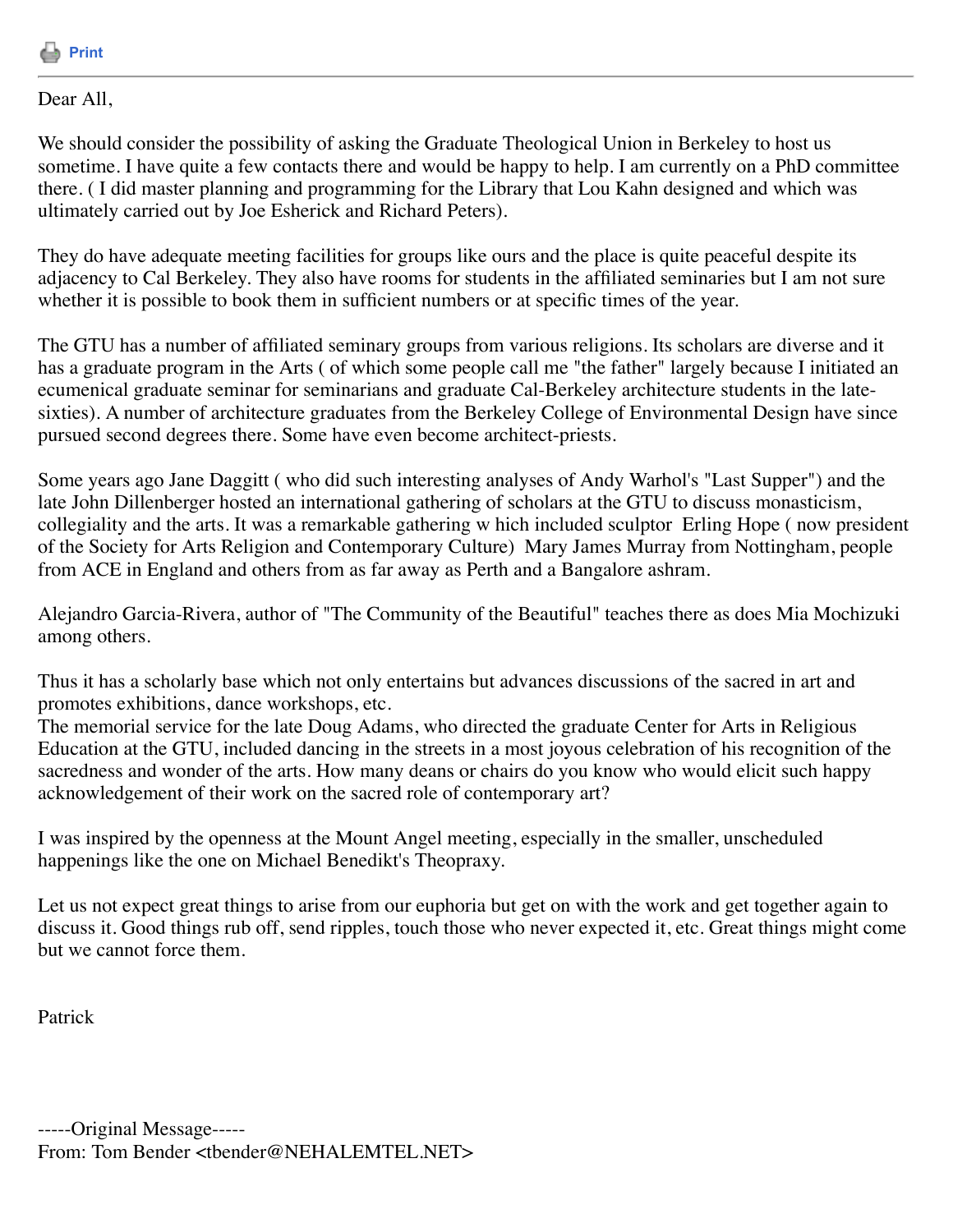## To: AM-CARC-ACS-L@LISTSERV.TAMU.EDU Sent: Mon, 6 Apr 2009 12:32 pm Subject: MORE REFLECTIONS

## HI All,

Two thoughts came to mind this am:

- 1. Selling architecture schools on the sacred dimension of architecture might be eased by demonstrating that there is a significant number of well-regarded practicing architects and writers that have focused on this for many years. It also would give credit where it is due, rather than appropriating the intellectual property of those folks as the biophilic architecture folks did by not researching and crediting what had been done by others. Some examples – there are more:
	- Athena Steen Houses That Sing
	- o Balakirshna Doshi India
	- Carol Venolia -Building w/Nature
	- Chris Alexander -
	- Chris Day Places of the Soul
	- David Friedel Maya traditions
	- David Rousseau -
	- Dennis Winters Landscape
	- Denise Linn Feng Shui
	- Gail Lindsey AIA
	- Helen Berliner –Enlightened by Design
	- Henry McLean Timeless Architecture
	- Jim Postell U. Cinci professor
	- Joseph Rael Pueblo traditions
	- o Kathy Kremer / other Steiner folks
	- o Kay Whitefield Sacred Geometry
	- o Keith Critchlow Geometry
	- o Kelly Lerner -
	- Michael Borden Vaastu
	- Michael Rice Ireland
	- Michelle Small Wright Co-creation
	- Malidoma Somé? African traditions
	- Nader Ardalan A Sense of Unity
	- Rina Swentzell Pueblo traditions
	- Ross Chapin Whidbey Institute
	- Sarah Susanka (the books that Taunton wouldn't publish)
	- o Stephen Hyuler Village India traditions
	- Tom Bender -
	- Vishu Magee -
	- V. Ganapati Sthapati Vaastu
	- Anthony Lawler A Home for the Soul
	- Caroline Humphrey Sacred Architecture
	- David Peterson Earth to Spirit
	- Louis Sullivan
	- Louis Kahn

2. As a location option for a "discussion gathering", although it wouldn't be in the middle or east part of the c ountry, I could probably arrange for use of a half-dozen vacation homes I've designed here – a couple of which could give